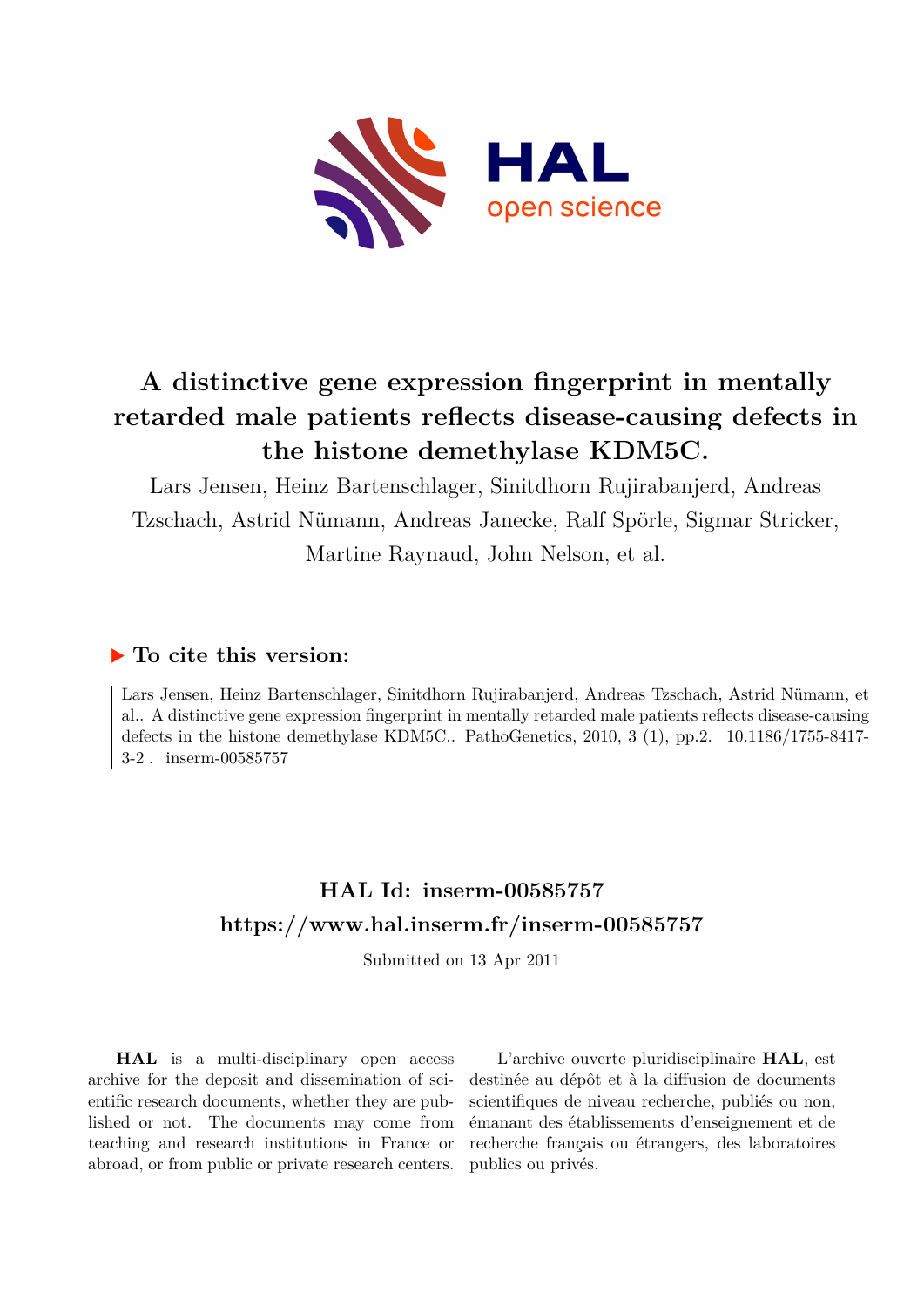



# A distinctive gene expression fingerprint in mentally retarded male patients reflects disease-causing defects in the histone demethylase KDM5C

Lars R Jensen<sup>1</sup>, Heinz Bartenschlager<sup>2</sup>, Sinitdhorn Rujirabanjerd<sup>3</sup>, Andreas Tzschach<sup>1</sup>, Astrid Nümann<sup>4</sup> , Andreas R Janecke<sup>5</sup>, Ralf Spörle<sup>6</sup>, Sigmar Stricker<sup>7</sup>, Martine Raynaud<sup>8</sup>, John Nelson<sup>9</sup>, Anna Hackett<sup>10</sup>, Jean-Pierre Fryns<sup>11</sup>, Jamel Chelly<sup>12</sup>, Arjan PM de Brouwer<sup>13</sup>, Ben Hamel<sup>13</sup>, Jozef Gecz<sup>3,14</sup>, Hans-Hilger Ropers<sup>1</sup>, , Andreas W Kuss<sup>1\*</sup>

# Abstract

Background: Mental retardation is a genetically heterogeneous disorder, as more than 90 genes for this disorder has been found on the X chromosome alone. In addition the majority of patients are non-syndromic in that they do not present with clinically recognisable features. This makes it difficult to determine the molecular cause of this disorder on the basis of the phenotype alone. Mutations in KDM5C (previously named SMCX or JARID1C), a gene that encodes a transcriptional regulator with histone demethylase activity specific for dimethylated and trimethylated H3K4, are a comparatively frequent cause of non-syndromic X-linked mental retardation (NS-XLMR). Specific transcriptional targets of KDM5C, however, are still unknown and the effects of KDM5C deficiency on gene expression have not yet been investigated.

Results: By whole-mount in situ hybridisation we showed that the mouse homologue of KDM5C is expressed in multiple tissues during mouse development.

We present the results of gene expression profiling performed on lymphoblastoid cell lines as well as blood from patients with mutations in KDM5C. Using whole genome expression arrays and quantitative reverse transcriptase polymerase chain reaction (QRT-PCR) experiments, we identified several genes, including CMKOR1, KDM5B and KIAA0469 that were consistently deregulated in both tissues.

**Conclusions:** Our findings shed light on the pathological mechanisms underlying mental retardation and have implications for future diagnostics of this heterogeneous disorder.

# Background

Moderate to severe mental retardation (MR) affects 0.5% of the population in developed countries, and in about 10% of these patients the causative mutations are thought to be located on the X chromosome [1]. Based on the phenotype, X-linked mental retardation (XLMR) is often subdivided into syndromic forms characterised by additional clinical symptoms and non-syndromic forms where MR is the only clinically consistent feature

\* Correspondence: [kuss\\_a@molgen.mpg.de](mailto:kuss_a@molgen.mpg.de)

(NS-XLMR). Non-syndromic forms seem to be more prevalent and they show a high degree of genetic heterogeneity; defects in >30 genes have been reported in patients with NS-XLMR.

In the absence of specific clinical phenotypes, these individual disease entities can only be distinguished by molecular studies. However, sequencing a large number of candidate genes to identify the underlying molecular defects is too costly and time consuming for routine diagnostics, at least with the currently employed methodology [2]. Moreover, very often this approach will not discriminate between disease-causing mutations and



© 2010 Jensen et al; licensee BioMed Central Ltd. This is an Open Access article distributed under the terms of the Creative Commons Attribution License [\(http://creativecommons.org/licenses/by/2.0](http://creativecommons.org/licenses/by/2.0)), which permits unrestricted use, distribution, and reproduction in any medium, provided the original work is properly cited.

<sup>1</sup> Department of Human Molecular Genetics, Max Planck Institute for Molecular Genetics, Berlin, Germany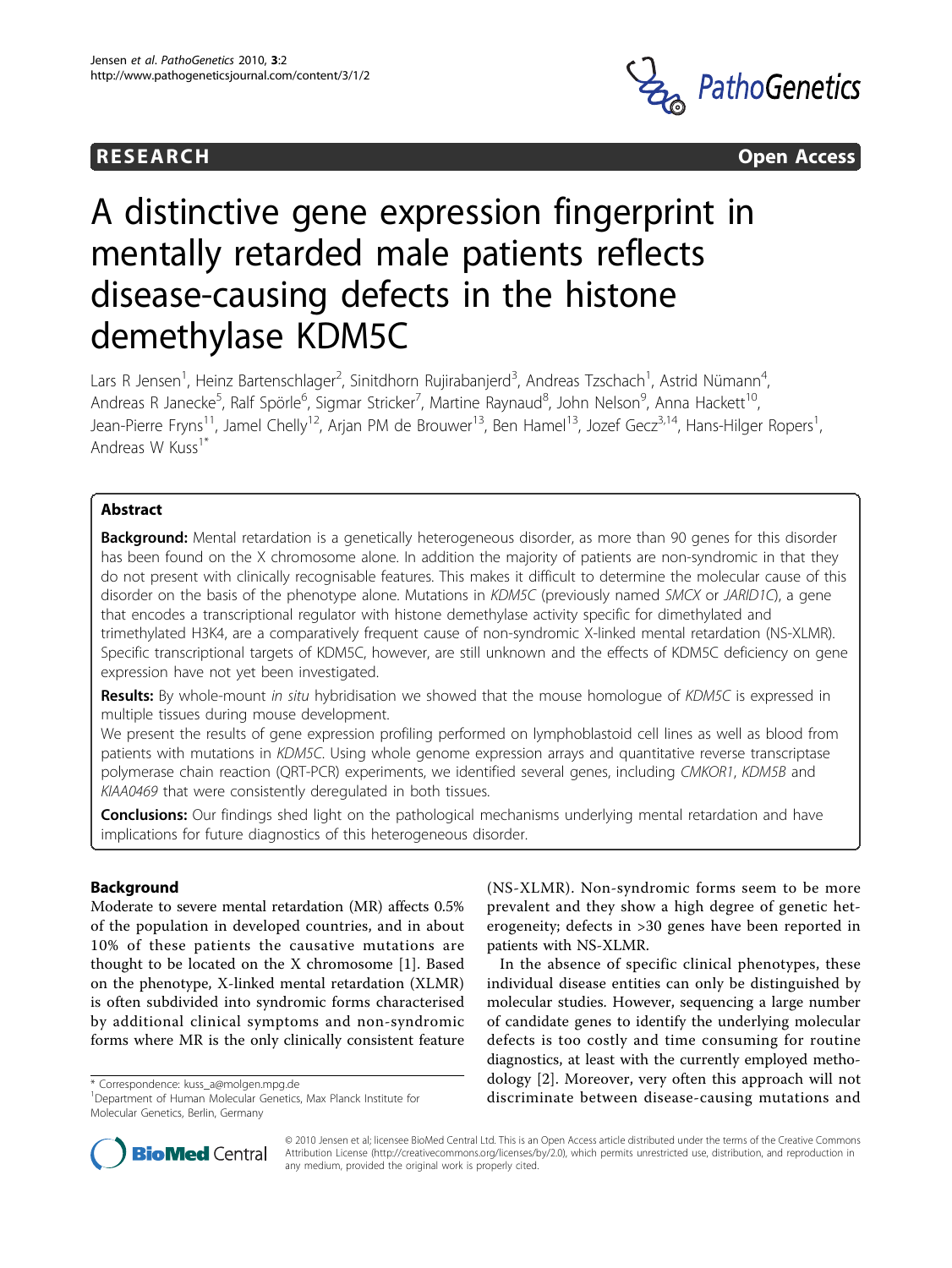functionally neutral changes. This is a crucial issue because in a majority of cases, the resequencing of candidate genes leads to the detection of missense changes with unclear functional relevance, as shown by a recent study of >700 Vega-annotated X-chromosomal genes in a cohort of 200 NS-XLMR patients [3]. Tests, however, that are suitable for discerning disease-causing mutations are only available for a small minority of the known NS-XLMR genes so far. However, if such tests do not exist, gene expression profiling is an alternative, provided the candidate gene is expressed in accessible cells or tissues. Such an approach has been pioneered by Cheung et al. [4] who found recognisable expression changes in carriers of mutations in the Nijmegen Breakage Syndrome gene, even though this gene is not directly involved in transcription. In contrast KDM5C (also known as JARID1C and SMCX), one of the more frequently mutated genes in XLMR [5-8], encodes a transcription factor that possesses several DNA binding motifs and shows histone demethylation activity specific for dimethylated and trimethylated lysine 4 of histone H3 [9-11]. Overexpression studies using a range of KDM5C cDNA constructs with different previously reported mutations revealed reduced histone demethylase activity [10,11] (Additional file 1). Reduction of demethylase activity should have transcriptional consequences [11], but specific transcriptional targets and effects of KDM5C deficiency are not yet known. We therefore performed whole genome expression profiling and quantitative reverse transcriptase polymerase chain reaction (QRT-PCR) experiments using RNA from lymphoblastoid cell lines or blood from patients carrying loss of function mutations or potentially damaging missense changes in KDM5C. We have identified several genes that are deregulated in the absence of KDM5C function shedding more light on the function of KDM5C in gene regulation. Moreover, we found that these patients have specific gene expression signatures, which could be used to assess the pathogenic nature of DNA changes in KDM5C.

## Results

## Whole mount in situ hybridisation in mouse embryos

Northern blot analysis showed expression of KDM5C in all human tissues investigated to date, including the brain, heart, skeletal muscle, liver, pancreas and lung [5]. To investigate expression in a wider range of mammalian tissues we performed whole mount *in situ* hybridisation on mouse embryos using a KDM5C specific probe (Additional file 2a-d), which revealed widespread expression at all investigated developmental stages (Theiler stages TS12, TS15, TS17 and TS18). At TS21 (embryonic day 12.5) we performed sagittal section hybridisations and observed higher expression levels in several neuronal tissues including the spinal ganglia, the neural ectoderm, differentiated neurons of the spinal cord and the telencephalon as well as in the liver and the heart (Additional file 2e, f).

#### Gene expression analysis

KDM5C is a transcription factor. As such it is likely that deleterious changes in KDM5C give rise to specific transcriptional effects, which might help to explain why they are disease causing. To search for deregulated transcripts we performed genome-wide expression analysis using Epstein Barr virus (EBV) transformed patient B lymphocytes (LCL). The patient cell line used for this initial expression-profiling step was obtained from a patient carrying KDM5C Trp1288Ter mutation. We have previously shown that this mutation leads to reduced KDM5C expression [5]. Subsequently we individually compared the expression profile of this LCL with each one of three different controls and extracted highly expressed genes (detection threshold >0.99), which also showed strong differential expression (differential expression score of >50) and excluded genes that showed less than twofold difference in the expression level between patient and control cell lines. This led to the identification of 21 genes that showed consistent differential expression (Table 1). In addition, we found that three other genes also showed strong differential expression between the patient and two of the three controls from the analysis: KDM5B (also known as JARID1B), RPS6KA3 and MKNK2.

Subsequently we performed QRT-PCR for all 24 genes using RNA from the original patient lymphoblastoid cell line plus 3 control lymphoblastoid cell lines and confirmed our observations from the array analysis for 22 out of 24 genes. Only two genes (Hs. 136376 and Neurog2) did not yield the minimum amount of PCR product required for quantitative measurements, due to extremely low expression levels.

To further validate this set of 22 genes we expanded the QRT-PCR analysis to 12 lymphoblastoid cell lines from unrelated patients with KDM5C mutations and 5 controls. Quantified Northern blot analyses for the four differentially expressed genes (CMKOR1, MKNK2, MYC and KDM5B) confirmed the original findings (Additional file 3). Of the 12 patients, 4 carried premature termination codon (PTC) mutations and 8 had missense mutations [5,7]. The protein truncating mutations are most likely to cause a loss of KDM5C function. The pathogenic relevance of missense mutations, however, is more difficult to assess. To perform the analysis we grouped our QRT-PCR data according to mutation type, analysed the results separately and then searched for commonly deregulated genes. Of the 22 genes identified by array analysis and confirmed by QRT-PCR, 7 genes were significantly deregulated (Student t test:  $P < 0.05$ ) in both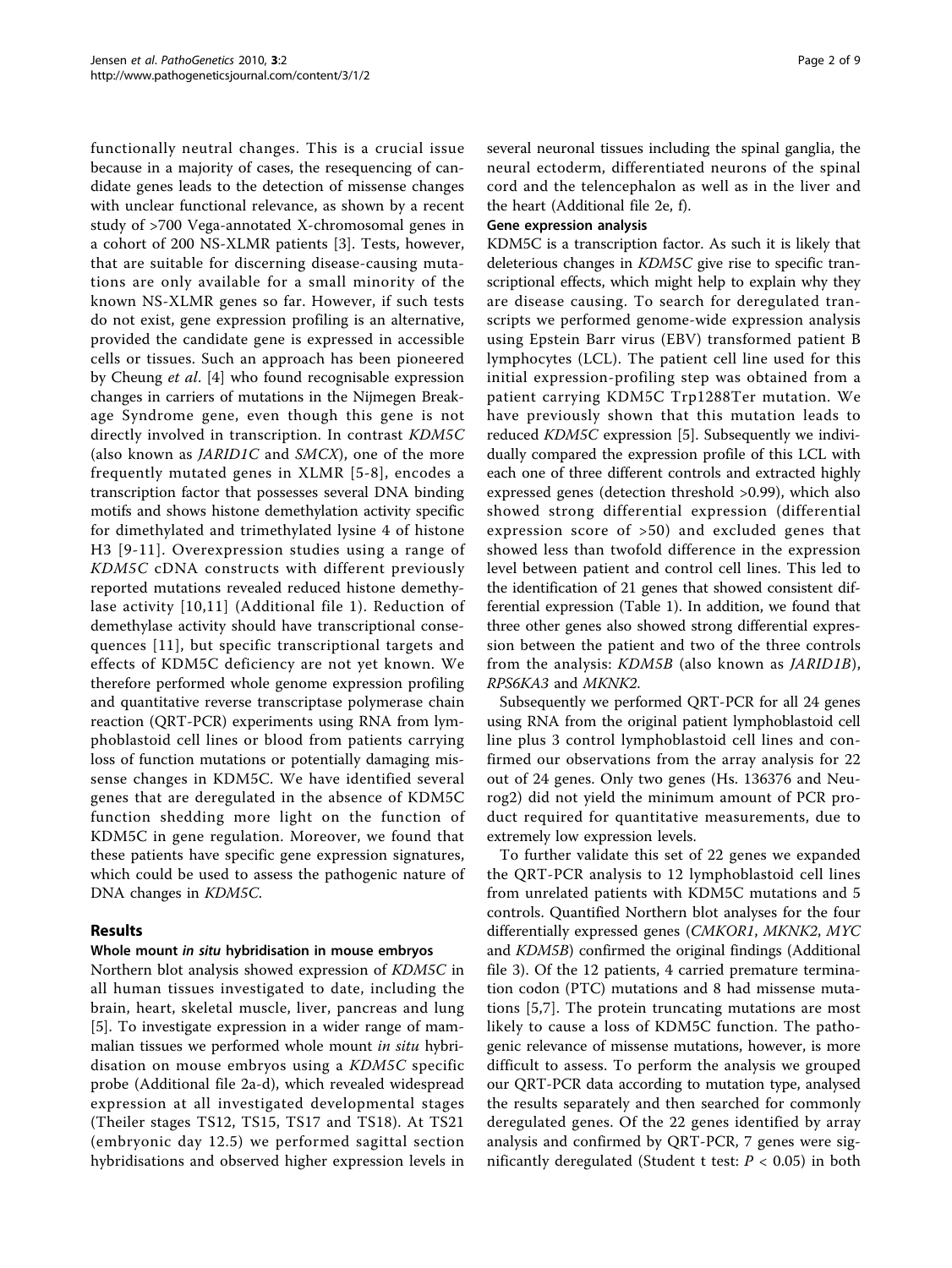Table 1 21 genes selected for expression studies by QRT-PCR.

| DS>100<br>DT>0.99 | DS>50<br>$DT = 1$ |  |
|-------------------|-------------------|--|
| Hs.136376         | <b>OXTR</b>       |  |
| MGC20983          | SLAMF6            |  |
| APM2              | MSL3L1            |  |
| MYC               | KIAA0469          |  |
| <b>CETP</b>       | SLC1A4            |  |
| LOC148918         |                   |  |
| CMKOR1            |                   |  |
| MSL3L1            |                   |  |
| SQSTM1            |                   |  |
| CD55              |                   |  |
| EMILIN2           |                   |  |
| <b>NEUROG2</b>    |                   |  |
| HSPA1B            |                   |  |
| CABP1             |                   |  |
| OAS3              |                   |  |
| TNFSF4            |                   |  |

DS: Differential score, DT: detection threshold

groups (Table 2) while 5 genes showed expression differences that depended on the nature of the KDM5C mutation (missense or truncating).

#### mRNA expression profiling as a diagnostic tool

We were interested to investigate whether there was a gene expression signature typical and discriminatory for the disease-causing changes in KDM5C.

To test the hypothesis, we developed and performed the method of statistical weighted accumulative permutation analysis for differentiation between groups (WAPDG). The results of this analysis showed that the observations from some individual genes were not significantly different between patients and controls (Figure 1a). However, the combined expression data from all 11 upregulated genes (see Table 2) were significantly different and allowed us to distinguish patients from controls with a high degree of confidence  $(P < 0.001)$  (Figure 1b). These data also suggests that even smaller subsets of the selected genes (for example, CETP, CMKOR1, EMILIN2, HSPA1B, MYC and SLAMF6) are sufficient to differentiate between patients and controls at a significance level of  $P < 0.001$  (Figure 1b).

To test the discriminatory power of our gene expression signature and to evaluate whether the expression levels of these genes are sensitive to cell culture handling, we applied our approach in a blind study, using lymphoblastoid cell lines from two unrelated patients with recently ascertained novel KDM5C mutations [12] and two additional controls, all of which had been grown in a different laboratory. The WAPDG method allowed us to correctly assign the two controls and to unequivocally determine patient status for one sample (NP1). The remaining patient's (MRX13) expression signatures could not be assigned to either control or patient groups (Figure 1c).

Since the selection of genes used in this study had so far been based on the expression profiling results from a single patient and three controls, we also wanted to determine whether the selected genes were among the most highly differentially expressed in additional patients and controls. We therefore compared our results with genome-wide expression analyses of all 12

|                                 |                                                  |             | Missense change    |               | <b>Truncating mutation</b> |                                  |
|---------------------------------|--------------------------------------------------|-------------|--------------------|---------------|----------------------------|----------------------------------|
| Symbol                          | Protein                                          | RefSeg ID   | Ratio <sup>a</sup> | Significanceb | Ratio <sup>a</sup>         | <b>Significance</b> <sup>c</sup> |
| C E T P <sup>d</sup>            | cholesteryl ester transfer protein, plasma       | NM 000078.1 | 4.34               | <b>NS</b>     | 8.57                       | $*$                              |
| CDS5 <sup>e</sup>               | decay accelerating factor for complement         | NM 000574.2 | 2.03               | $\ast$        | 1.88                       | <b>NS</b>                        |
| CMKOR1 <sup>t</sup>             | chemokine orphan receptor 1                      | NM 020311.1 | 6.85               | **            | 6.29                       | $*$                              |
| EMILIN2 <sup>†</sup>            | elastin microfibril interfacer 2                 | NM 032048.1 | 2.34               | ***           | 2.49                       | ***                              |
| HSPA1B <sup>e</sup>             | heat shock 70 kDa protein 1B                     | NM 005346.3 | 4.00               | $\ast$        | 2.66                       | <b>NS</b>                        |
| KDM5B <sup>e</sup>              | lysine (K)-specific demethylase 5B               | NM 006618.2 | 3.18               | ***           | 1.94                       | <b>NS</b>                        |
| KIAA0469 <sup>d</sup>           | KIAA0469                                         | XM 375685.1 | 1.52               | <b>NS</b>     | 1.74                       | $\ast$                           |
| MGC20983 <sup>f</sup>           | hypothetical protein LOC115948                   | NM 145045.3 | 2.72               | $*$           | 2.94                       | $\ast$                           |
| MKNK2 <sup>t</sup>              | MAP kinase-interacting serine/threonine kinase 2 | NM 017572.2 | 2.07               | $\ast$        | 2.40                       | **                               |
| MYC <sup>t</sup>                | myc proto-oncogene protein                       | NM 002467.2 | 2.54               | $***$         | 2.89                       | **                               |
| SLAMF <sub>6</sub> <sup>t</sup> | activating NK receptor precursor                 | NM 052931.3 | 2.71               | $***$         | 2.41                       | $\ast$                           |
| TNFSF4 <sup>t</sup>             | tumor necrosis factor (ligand) superfamily       | NM 003326.2 | 0.20               | $***$         | 0.12                       | **                               |

NS: Not significant; \*: P < 0.05; \*\*: P < 0.01; \*\*\*: P < 0.001

a) Ratio was calculated as the mean expression divided by mean control expression

b) Level of significance was calculated by students' t-test using expression data from carriers of missense changes (n = 8) color of times in the student of the student of the student of the student of the student of the

 $\degree$ ) Level of significance was calculated by students' t-test using expression data from carriers of truncating mutations (n = 4)

<sup>d</sup>) Genes significantly deregulated in truncating mutation carriers

<sup>e</sup>) Genes significantly deregulated in missense change carriers

<sup>f</sup>)7 genes that are significantly deregulated for both mutation types are marked in bold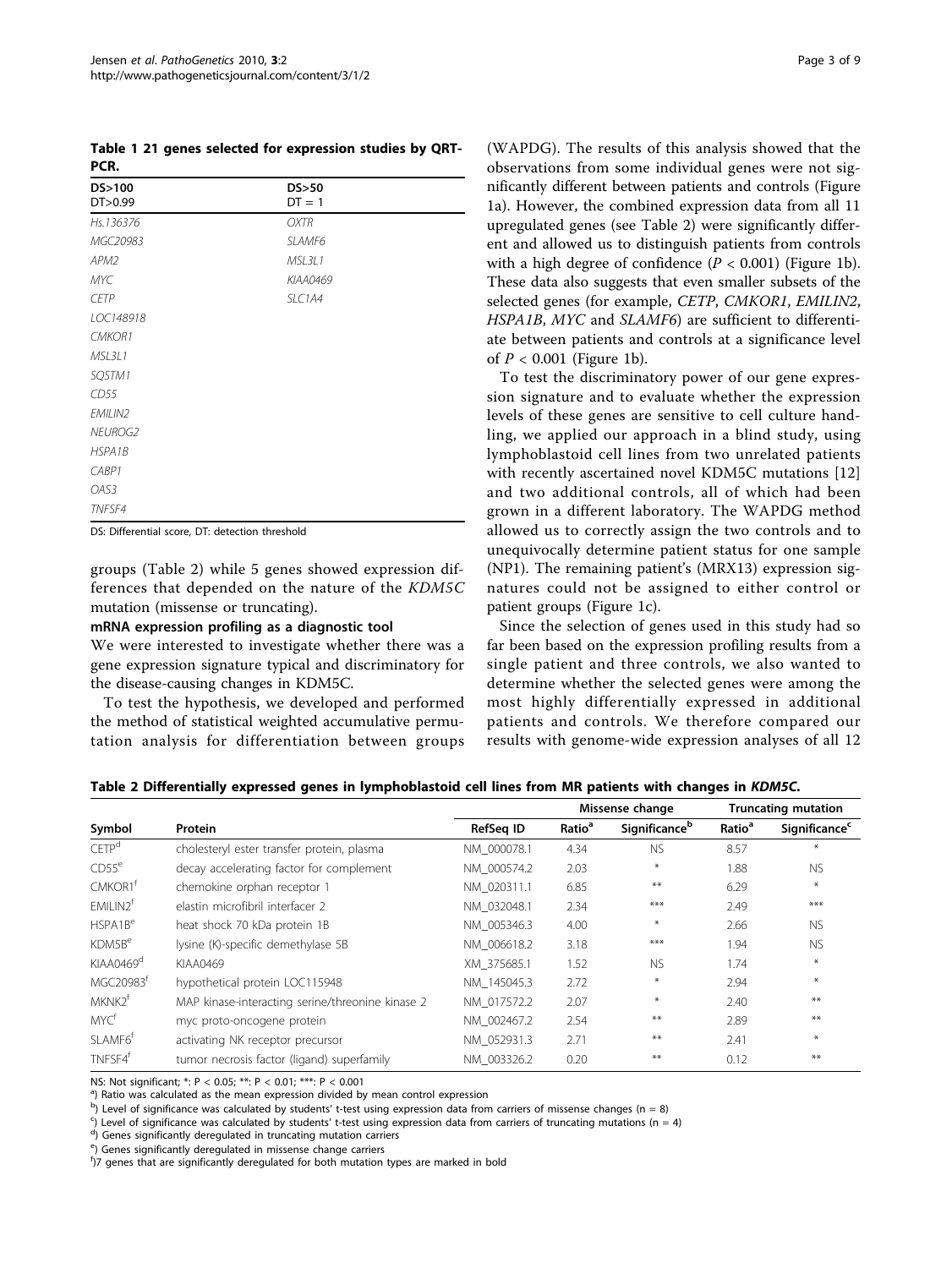patients and 5 controls. The results of these experiments validated our original selection of marker genes, as they showed that with the exception of MKNK2 all previously selected and analysed genes were among the top 1% of significantly deregulated genes in the expanded group of patients.

## Differential mRNA expression in whole blood from MR patients and obligate carriers

To further validate the gene expression signature obtained from lymphoblastoid cell lines we performed QRT-PCR on mRNA isolated from whole blood from affected members of two families. These families (D034 and D029) carry a protein truncating mutation (R68fsX7) and a missense change (Glu698Lys), respectively [5] (Figure 2). As controls we used RNA extracted from the blood of five healthy male individuals.

In all, 10 out of 12 genes that were differentially expressed in LCLs were also found to be expressed in blood and 3 of these (CMKOR1, KDM5B and KIAA0469) were significantly upregulated ( $P < 0.05$ , Student t test) in all affected individuals from both families (Table 3).

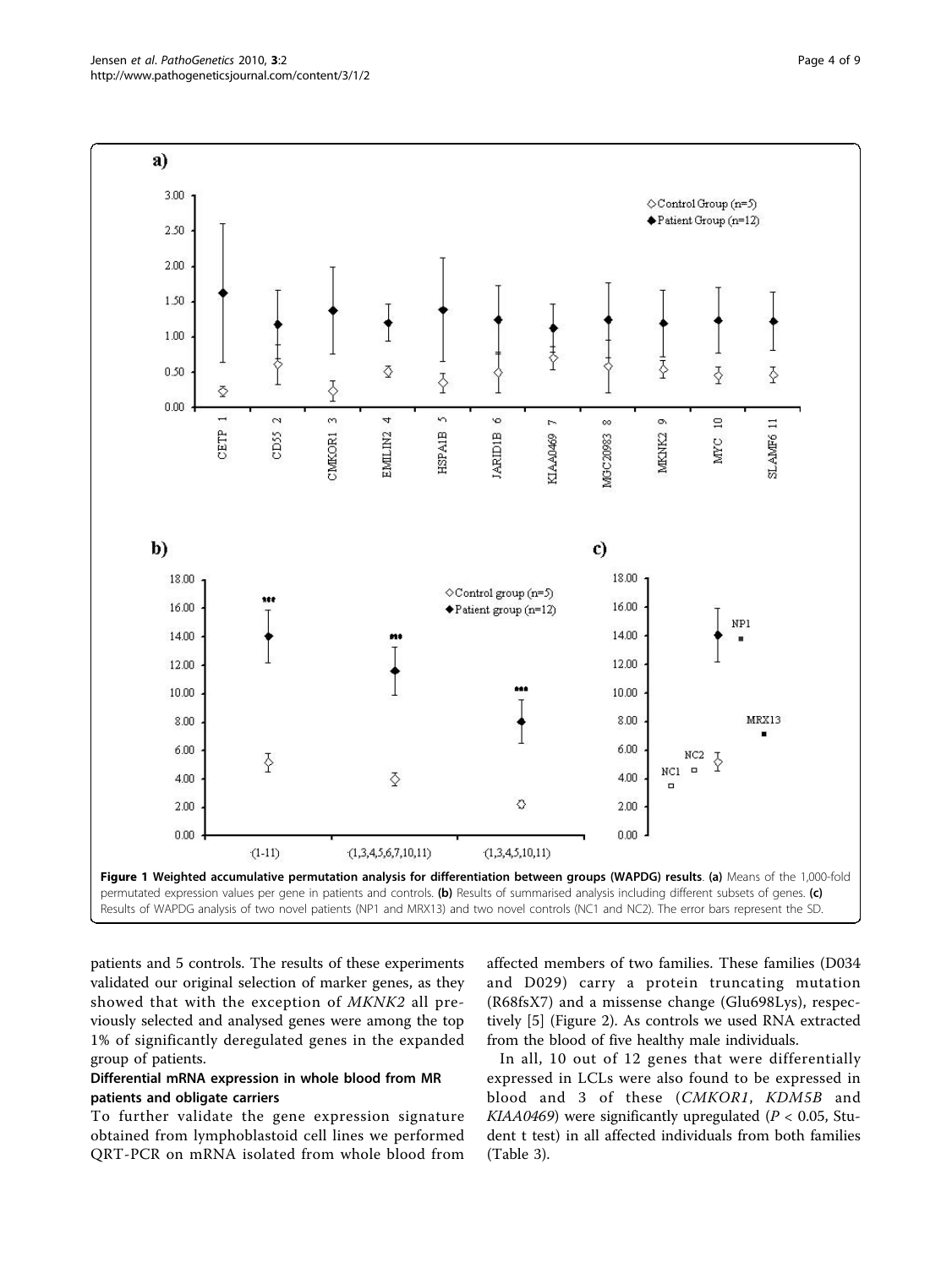#### **Discussion**

In this study we performed genome-wide gene expression analyses in order to identify genes that are significantly upregulated or downregulated in LCLs and blood from patients with mutations in the transcription factor KDM5C. This led to the identification of 12 genes that are significantly deregulated in patient LCLs. Seven genes were consistently deregulated in LCLs from patients with missense and nonsense mutations and it is tempting to speculate that deregulation of at least some of these putative KDM5C targets is involved in the aetiology of MR in the patients.

Most of the differentially expressed genes observed in the genome-wide analysis show upregulation in patient LCLs. This is remarkable, as the proportion of genes with elevated expression exceeds by far what had to be expected due to the normal detection bias towards upregulated genes in such experiments, and it suggests that KDM5C acts primarily as a transcriptional repressor, which is in fact in line with recent studies reporting repression of Smad3 activity by KDM5C [13].

The seven missense changes investigated in this study have, for all but one, been shown to result in reduced demethylase activity in vitro or in altered cellular localisation [10,11]. The remaining missense change (Arg750Trp) is located in the C5HC2 zinc finger domain, immediately adjacent to a missense change (Tyr751Cys) with a known effect on demethylase activity [10] and can thus be assumed to cause a similar impairment of KDM5C function. All these missense changes are therefore very likely causative mutations. The expression pattern of the 12 selected genes in these



missense changes also correlates better with that of the cell lines with truncating mutations than with that of the controls. For several genes (CD55, CMKOR1, HSPA1B, KDM5B, and SLAMF6) missense changes seem to have a stronger effect on the expression level changes as compared to truncating mutations. This might be due to negative gain of function effects where mutated KDM5C could, for example, obstruct other demethylase enzymes in compensating for the loss of physiological KDM5C function. Therefore, expression profiling may be a valuable tool for testing the relevance of missense changes in KDM5C as patients with mutations in KDM5C do not necessarily present with other consistent, clinically identifiable features. From a practical and diagnostic point of view this approach may be more feasible than using currently available histone demethylase assay, which involves cloning and mass spectrometry.

It appears that the expression profile we identified correlates with the severity of the molecular and/or clinical patient phenotype. This became evident in two cases where the expression profile did not allow unequivocal assignment of the affected status, namely the patient from family MRX13 (Figure 1c) and the patient from P081 with a Phe642Leu change. In these two cases our gene expression results reflect the relatively mild impairment of histone 3 lysine 4 demethylase activity [10] observed in the patient carrying the Phe642Leu change and the intermediate clinical phenotype observed in MRX13 [12].

LCLs were previously shown to provide a useful model for the investigation of the expression of genes that are relevant in human cognition [14]. However, as whole blood is more easily accessible in a diagnostic setting we compared the expression patterns obtained from LCLs with those observed in blood-derived RNA preparations from patients of two families with different KDM5C mutation types. We thus found that KDM5B, CMKOR1 and KIAA0469 were consistently upregulated in LCLs as well as whole blood from all affected individuals. KDM5B is particularly interesting because it encodes a histone 3 lysine 4 demethylase that is highly similar to KDM5C [9,15]. It is therefore possible that KDM5B can partially compensate for KDM5C deficiency in most tissues, but not in a manner that is sufficient to ensure normal brain development and function. This could explain why the patients do not show any other clinical features apart from MR.

The second gene consistently deregulated in blood and LCLs from patients with KDM5C mutations is the chemokine receptor-encodinggene CMKOR1/CXCR7. Upregulation of this gene has also been found in lymphoblastoid cell lines from autistic patients with FMR1 mutations or 15q11-q13 duplications [14]. Interestingly,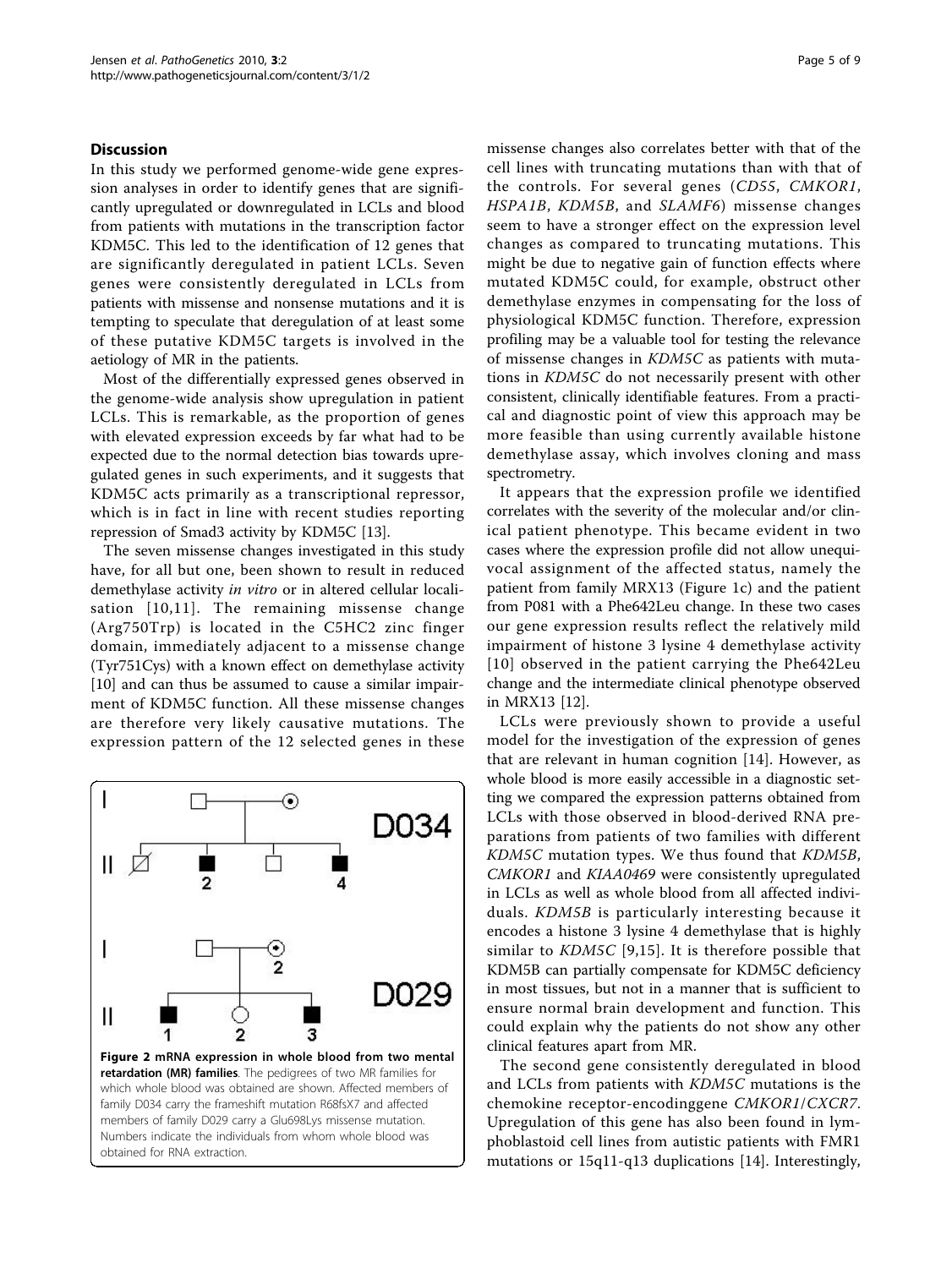|  |  | Table 3 Differential mRNA expression in whole blood from MR patients. |
|--|--|-----------------------------------------------------------------------|
|--|--|-----------------------------------------------------------------------|

|                       |                                                  |             | Missense change    |               | <b>Truncating mutation</b> |                                  |
|-----------------------|--------------------------------------------------|-------------|--------------------|---------------|----------------------------|----------------------------------|
| Symbol                |                                                  | Sequence ID | Ratio <sup>a</sup> | Significanceb | Ratio <sup>a</sup>         | <b>Significance</b> <sup>c</sup> |
| CFTP <sup>d</sup>     | cholesteryl ester transfer protein, plasma       | NM 000078.1 |                    | <b>ND</b>     |                            | <b>ND</b>                        |
| CDS5 <sup>e</sup>     | decay accelerating factor for complement         | NM 000574.2 | 7.50               | $***$         | 1.00                       | <b>NS</b>                        |
| CMKOR1 <sup>f</sup>   | chemokine orphan receptor 1                      | NM 020311.1 | 6.30               | ***           | 3.40                       | $***$                            |
| EMILIN2               | elastin microfibril interfacer 2                 | NM 032048.1 | 1.18               | <b>NS</b>     | 0.82                       | <b>NS</b>                        |
| HSPA1B <sup>e</sup>   | heat shock 70 kDa protein 1B                     | NM 005346.3 | 2.71               | $*$           | 1.34                       | <b>NS</b>                        |
| KDM5B <sup>t</sup>    | lysine (K)-specific demethylase 5B               | NM 006618.2 | 3.74               | ***           | 1.58                       | $\ast$                           |
| KIAA0469 <sup>t</sup> | KIAA0469                                         | XM 375685.1 | 3.22               | ***           | 2.04                       | $**$                             |
| MGC20983 <sup>d</sup> | hypothetical protein LOC115948                   | NM 145045.3 |                    | <b>ND</b>     |                            | <b>ND</b>                        |
| MKNK2 <sup>e</sup>    | MAP kinase-interacting serine/threonine kinase 2 | NM 017572.2 | 3.65               | ***           | 1.27                       | <b>NS</b>                        |
| MYC.                  | myc proto-oncogene protein                       | NM 002467.2 | 1.20               | <b>NS</b>     | 0.75                       | <b>NS</b>                        |
| SLAMF6                | activating NK receptor precursor                 | NM 052931.3 | 1.09               | <b>NS</b>     | 1.08                       | <b>NS</b>                        |
| TNFSF4 <sup>e</sup>   | tumor necrosis factor (ligand) superfamily       | NM 003326.2 | 1.66               | $\ast$        | 0.99                       | <b>NS</b>                        |

ND: Not determined; NS: Not significant; \*: P < 0.05; \*\*: P < 0.01; \*\*\*: P < 0.001

<sup>a</sup>) Ratio was calculated as the mean expression from affected in the family divided by mean control expression

b) Level of significance was calculated by students' t-test using expression data from patients with missense a change (n = 2) and controls (n = 5) controls (n = 5) controls (n = 5) controls (n = 5) controls (n = 5) contr

 $^{\circ}$ ) Level of significance was calculated by students' t-test using expression data from patients premature termination (n = 2) and controls (n = 5)

<sup>d</sup>)Genes with too low expression for reliable QRT-PCR evaluation

<sup>e</sup>) Genes significantly deregulated in missense change carriers

 $f$ ) 3 genes that are significantly deregulated in affected from both families are marked in bold

several other genes that we found to be deregulated in KDM5C deficient cell lines showed similarly, albeit less significantly altered expression in a previous study [14]. These genes include GPR155 (G protein coupled receptor 155), PITPNC1 (phosphatidylinositol transfer protein, cytoplasmic, 1), LCP2 (lymphocyte cytosolic protein 2) and HIG2 (hypoxia-inducible protein 2). Together with the recent finding of a KDM5C missense change in a patient with autism spectrum disorder [8], our findings suggest that autism and non-syndromic MR may overlap at the phenotypical as well as the molecular level.

KIAA0469/KLHL21 (Kelch-like 21) encodes a brain expressed but otherwise uncharacterised protein. Other members of the KLHL family of proteins are involved in protein degradation [16] and in neurite outgrowth [17]. Since proper functioning of the central nervous system depends on the unperturbed formation of interneuronal connections, our observation that KIAA0469/KLHL21 is deregulated in MR patients with KDM5C mutations strongly suggests that its function is similar to that of the other members of the KLHL family. This result provides a starting point for future research into the function of KIAA0469/KLHL21 and also suggests that KDM5C deficiency may involve neurite outgrowth.

#### Conclusions

We have shown that KDM5C is ubiquitously expressed during the early stages of mammalian ontogenesis and provide data describing the transcriptional effects of KDM5C deficiency in both lymphoblastoid cell lines and whole blood from mutation carriers and healthy

individuals. Our study points out the potential of expression profiling for diagnostic purposes in XLMR, by providing a method for testing the pathogenic relevance of missense mutations in this gene. Finally our results shed light on the function of KDM5C as a transcriptional repressor and open up new avenues of research for elucidating the causes of mental retardation in patients with KDM5C deficiency.

#### Methods

#### Patients

Lymphoblastoid cell lines from the index patients of 12 different MR families were used in this study. Blood was obtained from members of the MR families D029 and D034 carrying a Glu698Lys and an R68fsX7 mutation, respectively. All patients had NS-XLMR without consistent additional features and have been described elsewhere [5,7]. For all affected families with patients carrying missense changes, cosegregation with the disorder had been shown except for family P081, where no other family members were available [5,7].

The probands or their parents gave their written informed consent to these investigations. The study was approved by the institutional review board of the University Hospital Berlin (Charité), Berlin, Germany.

## Mouse in situ hybridisation

A PCR fragment of 825 base pairs (bp), corresponding to position 4,416 to 5,240 of the mouse NM\_013668.2 reference sequence was amplified from cDNA using the primers: Smcx\_ISH\_1f 5'-GGTACGAAGCTCAGGAC CAG-3' and Smcx\_ISH\_1r 5'-GACAAGCACCAAA AGCCTTC-3'. The PCR product was cloned using the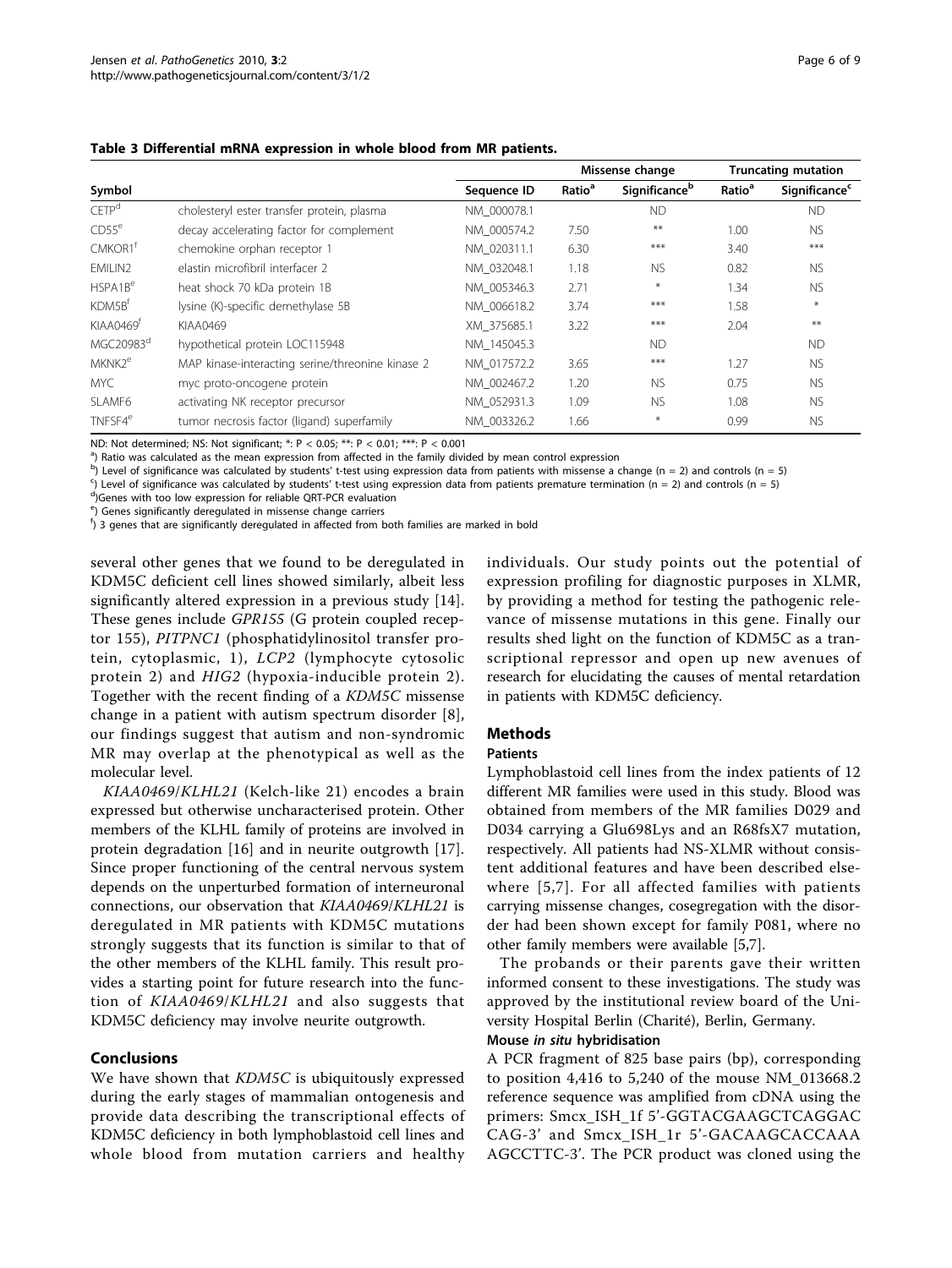pGEM-T Easy Vector System I (Promega, Madison, WI, USA) according to the manufacturer's instructions. The vector was linearised and purified prior to sense and antisense in vitro transcription in the presence of digoxigenin-UTP (DIG RNA Labeling Kit (SP6/T7), Roche Applied Sciences, Penzberg, Germany).

Whole mount in situ hybridisations were carried out according to a previously published protocol [18]. Section *in situ* hybridisation was performed on fresh frozen tissue employing the TECAN GenePaint system as previously described [19].

The experimental procedures that involved mice were approved by the 'Landesamt für Gesundheitsschutz und Technische Sicherheit' (LaGeTSi), Berlin, Germany.

## RNA isolation from patient lymphoblastoid cell lines

Total RNA from lymphoblastoid cell lines was isolated using the Trizol reagent (Invitrogen, Carlsbad, CA, USA). Whole blood was collected and total RNA extracted using the PAXgene Blood RNA System according to the instructions of the manufacturer (PreAnalytiX, Hombrechtikon, Switzerland). The RNA was checked for integrity on ethidium bromide stained agarose gels and the concentration was measured with a NanoDrop ND-1000 Spectrophotometer (NanoDrop Technologies, Wilmington, DE, USA).

#### Microarray hybridisation and data analysis

Total RNA (300 ng) from an LCL with a nonsense mutation in KDM5C (Trp1288Ter) and three control cell lines were converted into double stranded, T7 promoter-containing cDNA and transcribed in the presence of biotin using the Illumina TotalPrep RNA Amplification Kit (Ambion, Austin, TX, USA). The labelled cRNA was hybridised to the Sentrix Human-6 Expression Beadchip, which contains probes for >48,000 transcripts (see<http://www.illumina.com/> for detailed information). After hybridisation, washing and Cy3-streptavidin (Amersham Biosciences, Piscataway, NJ, USA) staining, the arrays were scanned using an Illumina BeadStation 500 (Illumina, San Diego, CA, USA). The Illumina Bead-Studio software was used for analysis and we applied the 'rank invariant' algorithm for normalisation of the expression data.

All micro array data is 'Minimum Information About a Microarray Experiment' (MIAME) compliant and stored under the GEO series access number GSE8252 [http://www.ncbi.nlm.nih.gov/geo/.](http://www.ncbi.nlm.nih.gov/geo/) Using the Illumina Sentrix Human-6 v2 platform RNA from 12 patients with mutations in KDM5C and 5 control lymphoblastoid cell lines were analysed.

## cDNA synthesis, QRT-PCR and data evaluation

For use in quantitative PCR 1 μg total RNA was reverse transcribed in the presence of 1.5 microgram random hexamers  $pdN_6$  (Invitrogen, Carlsbad, CA, USA) and 0.33 mM deoxyribonucleotide triphosphate (dNTP) in a total volume of 30 μl using the Roche (Mannheim, Germany) First Strand cDNA Synthesis Kit. Primers for quantitative RT-PCR were designed by Primer3 software ([http://frodo.wi.mit.edu/primer3/;](http://frodo.wi.mit.edu/primer3/) sequences are available upon request). Whenever possible, the amplified cDNA fragments were intron spanning and included the probe sequence from the expression array. PCRs were performed in triplicates of 10 or 30 μl reactions in the presence of SYBR green (Applied Biosystems, Foster City, CA, USA). Quantitations were performed using the absolute quantification setting and a standard curve generated by serial dilution (factor 2) of cDNA.

All calculations for testing differences between groups of patients and controls were performed with the GLM procedure in SAS V.8 (SAS Institute, Cary, NC, USA). Each model included distinct classes of MR patients and the control group as discontinuous independent variable (fixed effect). Since we used one-factorial models no adjustments were performed. Least squares (LS) mean differences were tested by Student t test and the probabilities were calculated for the hypothesis  $H_0:LSM(i) =$ LSM(j).

#### WAPDG

WAPDG is an analysis for differentiation between distinct predefined groups by summarising permutated data from weighted expression values of different genes.

Patients and controls were considered as separate groups. For the generation of equally weighted gene expression information, the individual expression values were divided by the total mean of expression values (both groups combined) per gene.

From these data the mean values and SDs per group were used to generate 1,000 permutations per gene for normal distributed expression values within groups based on the 'ran1' and 'gasdev' functions from scientific routines [20] considering only values > 0. This led to a slight positive skew in the distribution of permutation values, which reflected the distribution of the original observations.

For each gene as well as for the combination of all genes the proportion of shared values between groups was determined.

#### Northern blot analysis

For Northern blot analyses, poly- $A^+$  RNA was isolated from 75 microgram total RNA by oligo(dT) magnetic bead-based purification (Dynal Biotech, Oslo, Norway). The RNA was separated on a formaldehyde containing gel in 1 × MOPS (Sigma Aldrich, Steinheim, Germany), transferred to a Hybond N+ membrane, and crosslinked by UV light using the autocrosslink settings of a Stratalinker (Stratagene, La Jolla, CA, USA). Probes with an average size between 600 and 1,000 bp were designed to hybridise to the 3' region of the target RefSeq cDNA and PCR amplified from genomic DNA (primer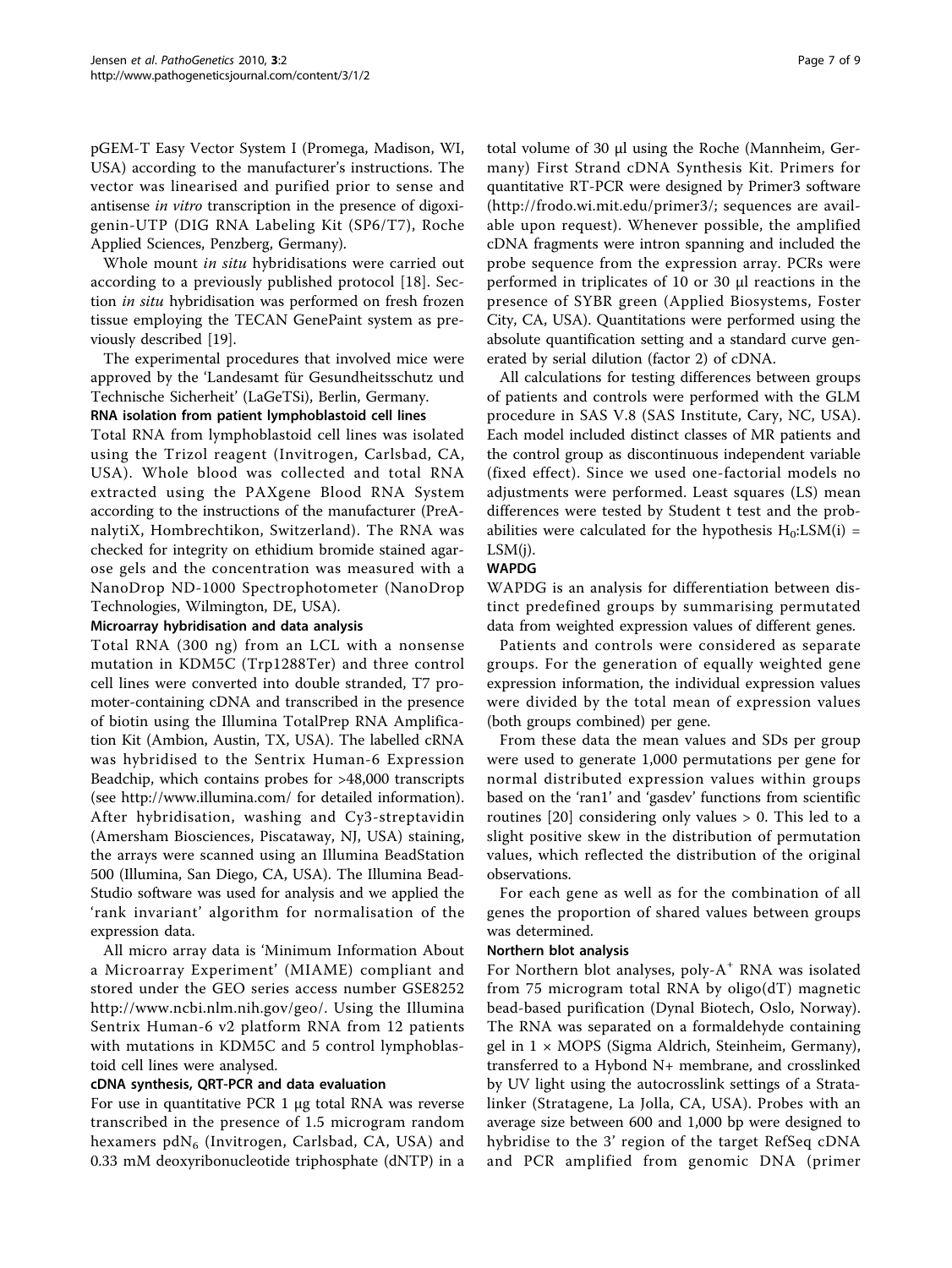sequences are available upon request). The specificity of the probes was verified by BLAST alignment [http://](http://blast.ncbi.nlm.nih.gov/Blast.cgi) [blast.ncbi.nlm.nih.gov/Blast.cgi.](http://blast.ncbi.nlm.nih.gov/Blast.cgi) The <sup>32</sup> [P]dCTP labelled fragments were purified and hybridised to membranes in UltraHyb buffer (Ambion, Austin, TX, USA) and washed according to the manufacturer's instructions. Subsequently, Northern blots were analysed using a Storm 820 imaging system (APBiotech, Piscataway, NJ, USA). To control for RNA loading, blots were reprobed with a  $\beta$ -actin probe (BioChain, Hayward, CA, USA). Band intensities were quantified with the ImageQuant Version 5.2 (Molecular Dynamics, Sunnyvale, CA, USA), using the  $\beta$ -actin specific band for normalisation.

Additional file 1: Table S1. Influence of mutations in KDM5C on

[ http://www.biomedcentral.com/content/supplementary/1755-8417-3-2- S1.DOC ]

Additional file 2: JARID1C mRNA expression in the mouse embryo. Expression of *JARID1C* as detected in whole mount *in situ* hybridisation at (a) Theiler stage (TS)12, (b) TS15, (c) TS17, and (d) TS18. Expression of JARID1C is widespread with highest levels in the surface ectoderm, in rostral branchial arches (BA), frontonasal process (FNP), and limb buds (FL, forelimb bud). Higher level of expression is also detected in the headfolds (HF) at TS12 (forebrain anlagen), and from TS17 on, in the somites (So), in the prospective brain (MB, midbrain, Tel, telencephalon), in head ganglia (Tri, trigeminus ganglion) and spinal ganglia (SG). From TS18 on, higher JARID1C expression is also observed ventrally in the rostral spinal cord (SC). Midsagittal section in situ hybridisation (E) shows highest level of expression in telencephalon (Tel), tooth anlagen (To), heart (Ht), liver (Li), endoderm of gut (G) and umbilical hernia (U), spinal ganglia (SG), ventral horn of the spinal chord (SC) and in cells surrounding the cartilaginous condensations of the vertebral column (VC). Sagittal section hybridisation (F) shows additional expression domains in the metanephros (Me) and olfactory epithelium (OE). The sense probe did not give rise to signals above background levels. Click here for file

[ http://www.biomedcentral.com/content/supplementary/1755-8417-3-2- S2.TIFF ]

Additional file 3: Northern blot mRNA expression analysis of 4 genes in 12 patients and 5 control cell lines. The blot was

sequentially hybridised with radioactive probes. Using a Storm 820 imaging system (APBiotech, Piscataway, NJ, USA), the expression of four genes was quantified using  $\beta$ -actin expression as normalisation standard. For CMKOR1, MKNK2, MYC and KDM5B the mean expression was 3.67 fold, 1.79-fold, 2.54-fold and 2.56-fold higher in the patient group as compared to the control group, respectively. Using the Student t test the level of significance was calculated to be 0.00047, 0.0022, 0.000019 and 0.016, respectively.

Click here for file

[ http://www.biomedcentral.com/content/supplementary/1755-8417-3-2- S3.TIFF ]

#### Acknowledgements

We are grateful to Bettina Lipkowitz for excellent technical assistance. The project was funded by The Nationale Genomforschungsnetz (NGFN2), Systematisch-Methodische Plattformen (SMP) RNA project (RS), The Sonderforschungsbereich 577 (SFB577), 5th European Union Framework, ZonMw, and ANR; grant number: QLG3-CT-2002-01810, 2100.0041, ANR-05- NEU-40-01.

#### Author details

<sup>1</sup>Department of Human Molecular Genetics, Max Planck Institute for Molecular Genetics, Berlin, Germany. <sup>2</sup>Department of Animal Breeding and Biotechnology, University of Hohenheim, Stuttgart, Germany. <sup>3</sup>Department of Molecular Pathology, SA Pathology and Women's and Children's Hospital, Adelaide, South Australia, Australia. <sup>4</sup>Genetische Poliklinik, Klinikum der Universität Heidelberg, Heidelberg, Germany. <sup>5</sup>Division of Clinical Genetics Innsbruck Medical University, Innsbruck, Austria. <sup>6</sup>Department of Developmental Genetics, Max Planck Institute for Molecular Genetics, Berlin, Germany. <sup>7</sup>Development and Disease Group, Max Planck Institute for Molecular Genetics, Berlin, Germany. <sup>8</sup>CHRU de Tours, Service de Génétique 37000 Tours; INSERM U930, 37000 Tours, France. <sup>9</sup>Genetic Services of Western Australia, King Edward Memorial Hospital for Women, Perth, Western Australia, Australia. <sup>10</sup>The GOLD Service, Hunter Genetics, Waratah, New South Wales, Australia. 11Centre for Human Genetics, University Hospital Leuven, Leuven, Belgium. <sup>12</sup>Institut Cochin de Génétique Moléculaire, Centre National de la Recherche Scientifique (CNRS), Paris, France. <sup>13</sup>Department of Human Genetics, Radboud University Nijmegen Medical Center, Nijmegen, The Netherlands. <sup>14</sup>Department of Paediatrics, University of Adelaide, Adelaide, Australia.

#### Authors' contributions

LRJ designed the study, performed array hybridisation, PCR analyses, interpreting the data and drafting the manuscript. HB carried out statistical analyses including WAPDG. SR, AT, AN, ARJ, MR, JN, AH, JPF, JC APMB, BH, AN, JG provided patient material and clinical information. RS and SS performed in situ hybridisation and interpretation of the data. HHR participated in writing the manuscript and AWK participated in designing the study and drafting the manuscript. All authors read and approved the final manuscript.

#### Competing interests

Received: 13 November 2009

The authors declare that they have no competing interests.

# Accepted: 2 February 2010 Published: 2 February 2010

#### References

- 1. de Brouwer AP, Yntema HG, Kleefstra T, Lugtenberg D, Oudakker AR, de Vries BB, van Bokhoven H, Van Esch H, Frints SG, Froyen G, Fryns JP, Raynaud M, Moizard MP, Ronce N, Bensalem A, Moraine C, Poirier K, Castelnau L, Saillour Y, Bienvenu T, Beldjord C, des Portes V, Chelly J, Turner G, Fullston T, Gecz J, Kuss AW, Tzschach A, Jensen LR, Lenzner S, et al: [Mutation frequencies of X-linked mental retardation genes in](http://www.ncbi.nlm.nih.gov/pubmed/17221867?dopt=Abstract) [families from the EuroMRX consortium.](http://www.ncbi.nlm.nih.gov/pubmed/17221867?dopt=Abstract) Hum Mutat 2007, 28:207-208.
- 2. Wheeler DA, Srinivasan M, Egholm M, Shen Y, Chen L, McGuire A, He W, Chen YJ, Makhijani V, Roth GT, Gomes X, Tartaro K, Niazi F, Turcotte CL, Irzyk GP, Lupski JR, Chinault C, Song XZ, Liu Y, Yuan Y, Nazareth L, Qin X, Muzny DM, Margulies M, Weinstock GM, Gibbs RA, Rothberg JM: [The](http://www.ncbi.nlm.nih.gov/pubmed/18421352?dopt=Abstract) [complete genome of an individual by massively parallel DNA](http://www.ncbi.nlm.nih.gov/pubmed/18421352?dopt=Abstract) [sequencing.](http://www.ncbi.nlm.nih.gov/pubmed/18421352?dopt=Abstract) Nature 2008, 452:872-876.
- Tarpey PS, Smith R, Pleasance E, Whibley A, Edkins S, Hardy C, O'Meara S, Latimer C, Dicks E, Menzies A, Stephens P, Blow M, Greenman C, Xue Y, Tyler-Smith C, Thompson D, Gray K, Andrews J, Barthorpe S, Buck G, Cole J, Dunmore R, Jones D, Maddison M, Mironenko T, Turner R, Turrell K, Varian J, West S, Widaa S, et al: [A systematic, large-scale resequencing screen of X](http://www.ncbi.nlm.nih.gov/pubmed/19377476?dopt=Abstract)[chromosome coding exons in mental retardation.](http://www.ncbi.nlm.nih.gov/pubmed/19377476?dopt=Abstract) Nat Genet 2009, 41:535-543.
- 4. Cheung VG, Ewens WJ: [Heterozygous carriers of Nijmegen Breakage](http://www.ncbi.nlm.nih.gov/pubmed/16809669?dopt=Abstract) [Syndrome have a distinct gene expression phenotype.](http://www.ncbi.nlm.nih.gov/pubmed/16809669?dopt=Abstract) Genome Res 2006, 16:973-979.
- Jensen LR, Amende M, Gurok U, Moser B, Gimmel V, Tzschach A, Janecke AR, Tariverdian G, Chelly J, Fryns JP, Van Esch H, Kleefstra T, Hamel B, Moraine C, Gecz J, Turner G, Reinhardt R, Kalscheuer VM, Ropers HH, Lenzner S: [Mutations in the JARID1C gene, which is involved](http://www.ncbi.nlm.nih.gov/pubmed/15586325?dopt=Abstract) [in transcriptional regulation and chromatin remodeling, cause X-linked](http://www.ncbi.nlm.nih.gov/pubmed/15586325?dopt=Abstract) [mental retardation.](http://www.ncbi.nlm.nih.gov/pubmed/15586325?dopt=Abstract) Am J Hum Genet 2005, 76:227-236.
- 6. Santos C, Rodriguez-Revenga L, Madrigal I, Badenas C, Pineda M, Mila M: [A](http://www.ncbi.nlm.nih.gov/pubmed/16538222?dopt=Abstract) [novel mutation in JARID1C gene associated with mental retardation.](http://www.ncbi.nlm.nih.gov/pubmed/16538222?dopt=Abstract) Eur J Hum Genet 2006, 14:583-586.

demethylase activity.

Click here for file